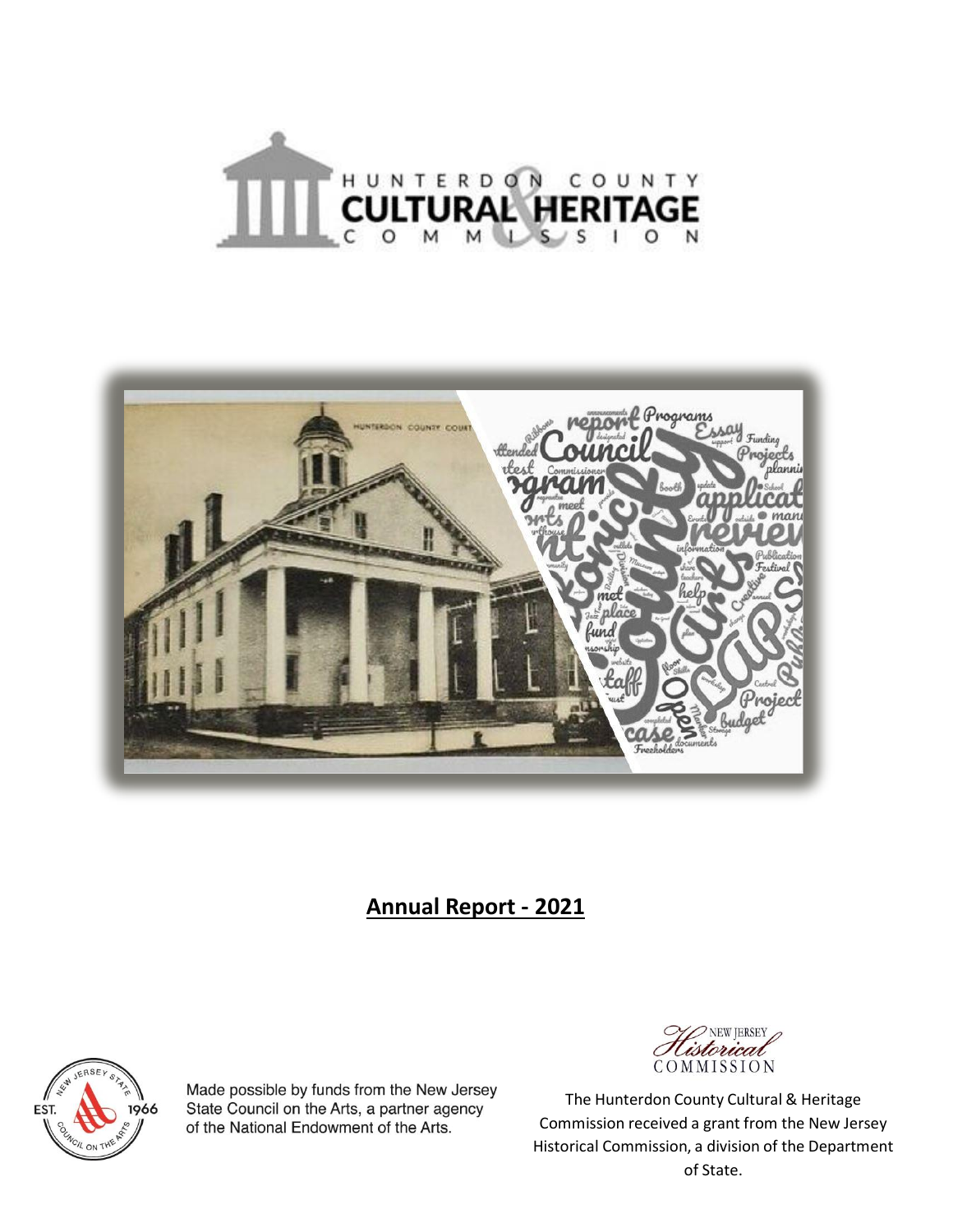#### **Grants & Grant Programs**

## 1 . New Jersey State Council on the Arts (NJSCA) Local Arts Program (LAP): \$71,464

- Submitted FY2020 LAP Final Report; FY2021 NJSCA final report is due February 11, 2022.
- FY2021 NJSCA LAP Interim Report was held as a conference call with Mary Eileen Fouratt, Liaison Holt, Vice Chair Cronheim; Interim Reports were collected from Regrantees.
- Hunterdon County Teen Arts Festival was held in July as a collaboration and series of workshops with Acme Screening Room, Flemington DIY, Hunterdon Art Museum, Hunterdon County Library, and Roxey Ballet.
- Received \$200,000 (\$128,536 increase from FY2021) for FY2022.
- Administered 2021 NJSCA LAP Re-Grants: 9 awards totaling \$55,000
- Administered \$15,450 of NJSCA LAP funds for Local Arts Development programs, including Art Goes to School, Senior Music workshops, Central Jersey Jazz Festival, Music Under the Stars (Hunterdon Symphony), Teen Arts, panelist fees, and workshops.



#### 2 . Hunterdon County Special Projects Grants (SP) for Arts and History

- Administered on behalf of the Board of County Commissioners for special projects in history or the arts.
- Awards granted for 3 arts projects and one history project, totaling \$22,500.

## 3. New Jersey Historical Commission (NJHC) County History Partnership Program (CHPP) \$30,195:

- Administered 4 CHPP re-grant awards totaling \$25,195 (\$5,000 retained for administrative allowance).
- Submitted 2020 and 2021 NJHC CHPP Final Reports.
- Submitted 2021 NJHC CHPP Interim Report.
- Received \$40,000 for FY2022 (\$9,805 increase from 2021).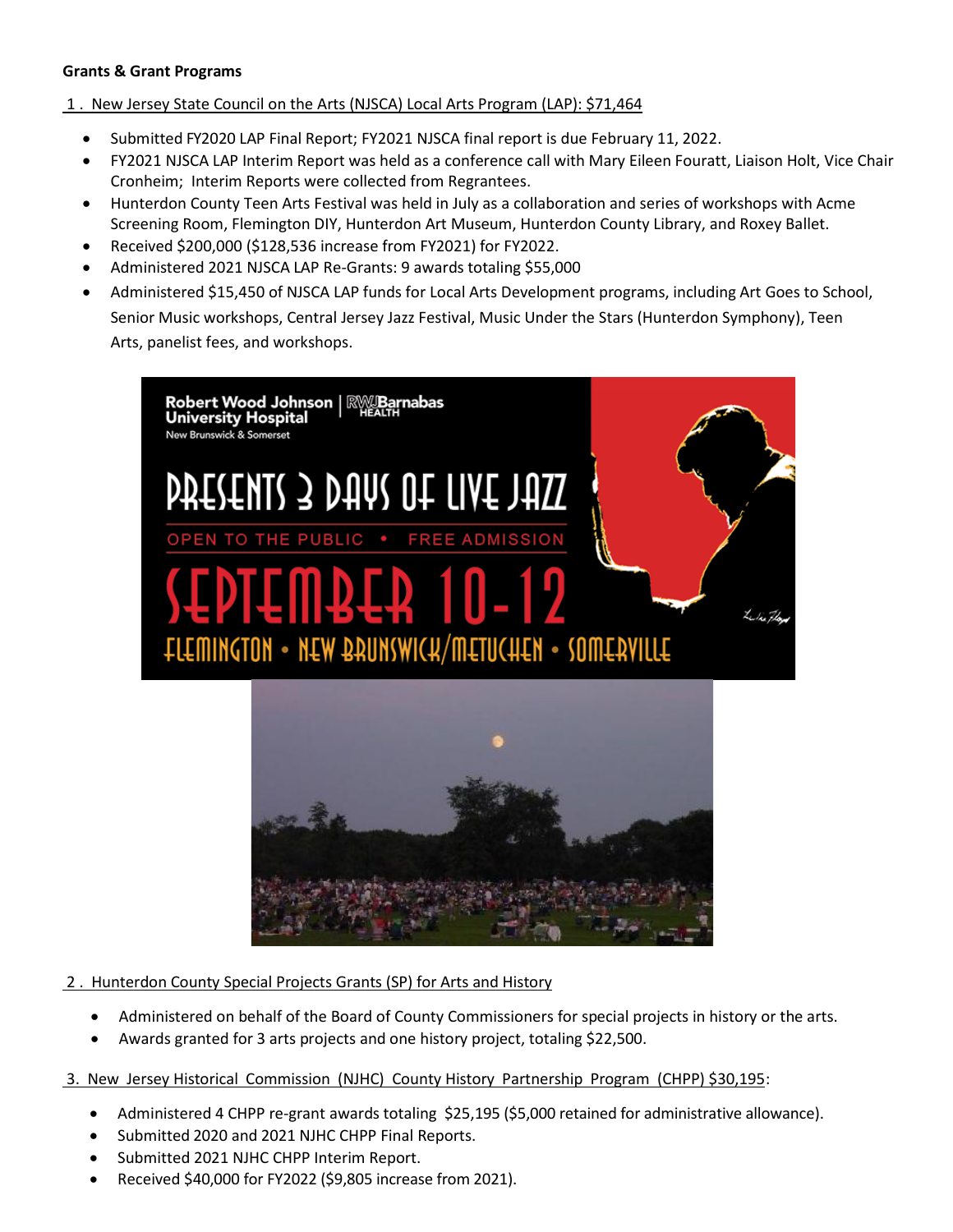# 4 . Hunterdon County Historic Preservation Trust Fund Grants

This program is administered by Planning Division staff person Bill Millette, for the Parks and Open Space Advisory Committee (POSAC). The Commission reviews submitted grant applications to assist POSAC: Review panel members are drawn from among Commission members with experience overseeing or implementing historic preservation projects

#### **Programs**

- Ongoing Cultural & Heritage Commissioners and staff attend events/activities of its regrantees to monitor progress and show support of arts/history in Hunterdon County.
- Art Goes to School had limited impact in 2020 due to COVID school closings; however, operations begin to revive in 2021 with in-person and virtual meetings, limited in-school visits, and organizational planning efforts. Outreach to schools continues.
- In April, Andy Wasserman provided five virtual music workshops to ten senior residences and care centers throughout Hunterdon County (NJSCA Local Arts Program funds). Andy Wasserman provided an additional four virtual music workshops in December.
- Essay contest put on hold due to COVID-19 pandemic to be reassessed.
- Continue to operate and update Creative Assets Database (creativehunterdon.org) and the Hunterdon County Cultural & Heritage Commission's YouTube channel to post grant workshops. Held FY2022 workshops for Special Project, LAP, and CHPP grants between September 2021 and January 2022.
- The Historical Marker Committee continues to meet regularly for the development and approval of new factual content and updated signage, to review marker applications, and in conjunction with GIS Division efforts to launch HuntHistory.org. Five (5) new and revised historic markers have been ordered, to be provided by Garden State Highway Products.

#### **Strategic Planning**

• The Cultural & Heritage Commissioners met on November 29, 2021, to initiate plans for updating language on some of the organizing documents (Strategic Plan and By-Laws).

#### **Staff Professional Development/Training/Conferences**

- Quarterly virtual meetings of the Association of New Jersey County Cultural & Heritage Agencies (ANJCCHA). NJSCA and NJHC staff use these meetings to provide updates on grants, programs, and statewide initiatives.
- Association for Living History, Farm and Agricultural Museums (ALFHAM) 2021 Annual (virtual) Conference.
- Archaeological Society of New Jersey (ASNJ) Speaker Series, held virtually in October 2021 with four (4) featured presentations.
- ADA Workshop, provided by the Progressive Center for Independent Living (PCIL), was held virtually in July 2021.

#### **Audience Engagement or "Outreach"**

Facebook statistics were up January to June 2021 by 20.91%, with "likes" increasing through December 31 and up 4.88% from last year. Although "follows" decreased somewhat between June and December likely due to less activity, they were still up 6.96% from 2020.

Staff sent over 1,000 emails and/or forwarded electronic info to constituents informing them of professional development opportunities, COVID-19 support, diversity resources and webinars, Tropical Storm Ida and disaster recovery information, programs and grant opportunities of interest, calls for artists, suggestions for how/where to publicize their events and programs, grant workshops and resources, and pertinent news or announcements.